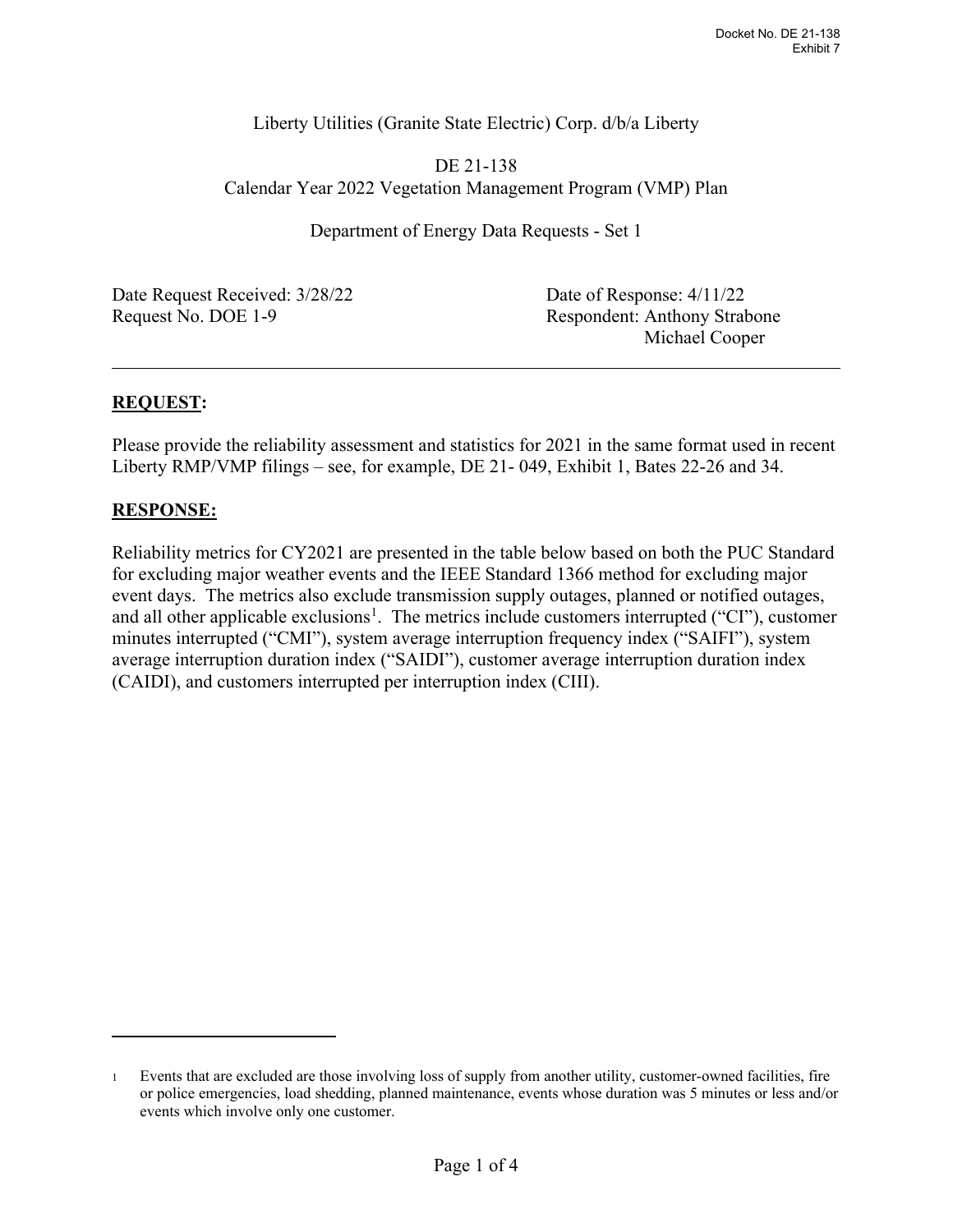| <b>No Exclusions</b>                                                                        |               |                  |                                   |                                   |              |              |              |             |
|---------------------------------------------------------------------------------------------|---------------|------------------|-----------------------------------|-----------------------------------|--------------|--------------|--------------|-------------|
|                                                                                             |               |                  | <b>Customer</b>                   |                                   |              |              |              |             |
|                                                                                             |               | <b>Customers</b> | <b>Minutes</b>                    | <b>Customers</b>                  |              |              |              |             |
| Year                                                                                        | <b>Events</b> | Interrupted      | Interrupted                       | Served                            | <b>SAIFI</b> | <b>SAIDI</b> | <b>CAIDI</b> | <b>CIII</b> |
| 2021                                                                                        | 729           | 47,428           | 7,514,755                         | 45,468                            | 1.0434       | 165.284      | 158.45       | 65.06       |
|                                                                                             |               |                  |                                   |                                   |              |              |              |             |
| <b>Excludes Only IEEE Major Events</b>                                                      |               |                  |                                   |                                   |              |              |              |             |
|                                                                                             |               | <b>Customers</b> | Customer<br><b>Minutes</b>        | <b>Customers</b>                  |              |              |              |             |
| Year                                                                                        | <b>Events</b> | Interrupted      | Interrupted                       | <b>Served</b>                     | <b>SAIFI</b> | <b>SAIDI</b> | <b>CAIDI</b> | <b>CIII</b> |
| 2021                                                                                        | 695           | 38,887           | 4,945,481                         | 45.468                            | 0.8552       | 108.729      | 127.18       | 55.95       |
|                                                                                             |               |                  |                                   |                                   |              |              |              |             |
| <b>Excludes Only PUC Major Events</b>                                                       |               |                  |                                   |                                   |              |              |              |             |
|                                                                                             |               |                  | <b>Customer</b>                   |                                   |              |              |              |             |
|                                                                                             |               | <b>Customers</b> | <b>Minutes</b>                    | <b>Customers</b>                  |              |              |              |             |
| Year                                                                                        | <b>Events</b> | Interrupted      | Interrupted                       | <b>Served</b>                     | <b>SAIFI</b> | <b>SAIDI</b> | <b>CAIDI</b> | <b>CIII</b> |
| 2021                                                                                        | 696           | 40.864           | 6,001,199                         | 45,468                            | 0.8985       | 131.881      | 146.86       | 58.71       |
|                                                                                             |               |                  |                                   |                                   |              |              |              |             |
| Excludes Only Loss of Supply by Other Utility or Transmission Outage                        |               |                  |                                   |                                   |              |              |              |             |
|                                                                                             |               | <b>Customers</b> | <b>Customer</b><br><b>Minutes</b> | <b>Customers</b>                  |              |              |              |             |
| Year                                                                                        | <b>Events</b> | Interrupted      | Interrupted                       | <b>Served</b>                     | <b>SAIFI</b> | <b>SAIDI</b> | <b>CAIDI</b> | <b>CIII</b> |
| 2021                                                                                        | 721           | 41,166           | 7,005,838                         | 45,468                            | 0.9061       | 154.127      | 170.19       | 57.10       |
|                                                                                             |               |                  |                                   |                                   |              |              |              |             |
| <b>Excludes Only Planned Maintenance</b>                                                    |               |                  |                                   |                                   |              |              |              |             |
| <b>Customer</b>                                                                             |               |                  |                                   |                                   |              |              |              |             |
|                                                                                             |               | <b>Customers</b> | <b>Minutes</b>                    | <b>Customers</b>                  |              |              |              |             |
| Year                                                                                        | <b>Events</b> | Interrupted      | Interrupted                       | <b>Served</b>                     | <b>SAIFI</b> | <b>SAIDI</b> | <b>CAIDI</b> | <b>CIII</b> |
| 2021                                                                                        | 709           | 46,986           | 7,475,305                         | 45,468                            | 1.0336       | 164.413      | 159.10       | 66.27       |
|                                                                                             |               |                  |                                   |                                   |              |              |              |             |
| All Exclusions: IEEE Major Events, loss of supply, transmission, planned maintenance, Load  |               |                  |                                   |                                   |              |              |              |             |
| Shedding, Single Customer Outages, Fire/Police Request                                      |               |                  |                                   |                                   |              |              |              |             |
|                                                                                             |               | <b>Customers</b> | <b>Customer</b>                   |                                   |              |              |              |             |
| Year                                                                                        | <b>Events</b> | Interrupted      | <b>Minutes</b><br>Interrupted     | <b>Customers</b><br><b>Served</b> | <b>SAIFI</b> | <b>SAIDI</b> | <b>CAIDI</b> | <b>CIII</b> |
| 2021                                                                                        | 563           | 29,906           | 4,199,967                         | 45,468                            | 0.6579       | 92.3519      | 140.44       | 53.12       |
|                                                                                             |               |                  |                                   |                                   |              |              |              |             |
|                                                                                             |               |                  |                                   |                                   |              |              |              |             |
| All Exclusions: PUC MEDs, loss of supply, transmission, planned maintenance, Load Shedding, |               |                  |                                   |                                   |              |              |              |             |
| Single Customer Outages, Fire/Police Request<br><b>Customer</b>                             |               |                  |                                   |                                   |              |              |              |             |
|                                                                                             |               | <b>Customers</b> | <b>Minutes</b>                    | <b>Customers</b>                  |              |              |              |             |
| Year                                                                                        | <b>Events</b> | Interrupted      | Interrupted                       | <b>Served</b>                     | <b>SAIFI</b> | <b>SAIDI</b> | <b>CAIDI</b> | <b>CIII</b> |
| 2021                                                                                        | 511           | 31,534           | 5,208,246                         | 45,468                            | 0.6936       | 114.462      | 165.16       | 61.71       |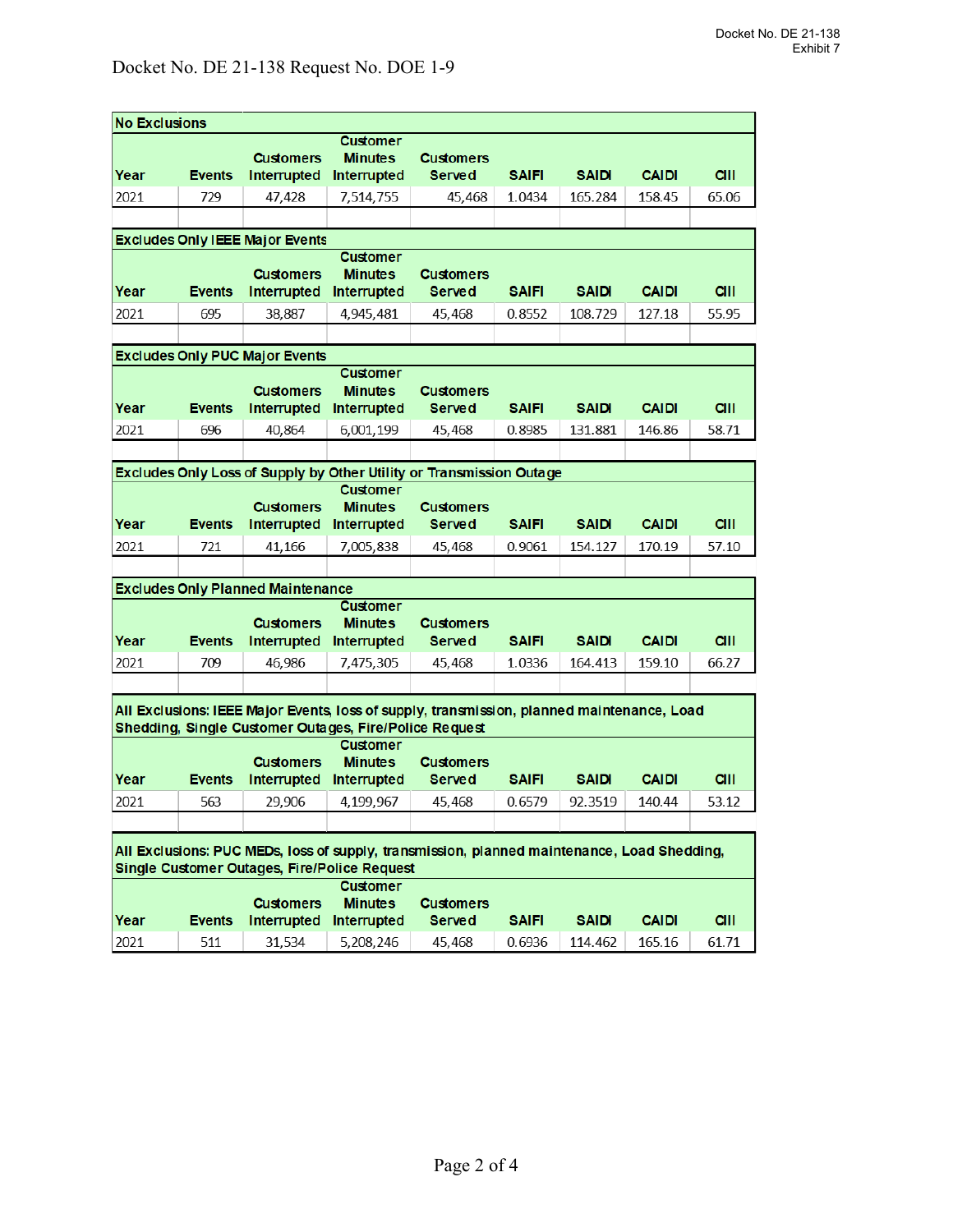The Company's historical reliability performance for the period from 2017 to 2021 is outlined in the chart below. This chart displays annual SAIDI and SAIFI performance using IEEE-1366 and PUC criteria.



In terms of SAIDI, the reliability performance for the Company in 2021 (based on IEEE-1366) was higher (worse) than in the last two years. The SAIDI performance of 114.46 minutes for 2021 was above the five-year average of 105.88 minutes.

In terms of SAIFI, the reliability performance of the Company in 2021 (based on IEEE-1366) was the second-best performance in the last five years. The SAIFI performance of .69 is lower than the five-year average of .76.

In 2021, there was one event that met the IEEE-1366 criteria for a Major Event Day.

As shown on the NH Historical Performance chart below (based on PUC criteria), the SAIFI performance of 0.69 is an improvement from 2020, and the SAIDI performance of 114.46 is an increase (worse performance) from 2020. The 2021 SAIFI five-year average being the best in five years and the SAIDI five-year average being the second-best in five years. In summary, the company met the SAIFI target of .88 but fell short of the SAIDI target of 106.61 minutes, which are both based on a rolling five-year average.